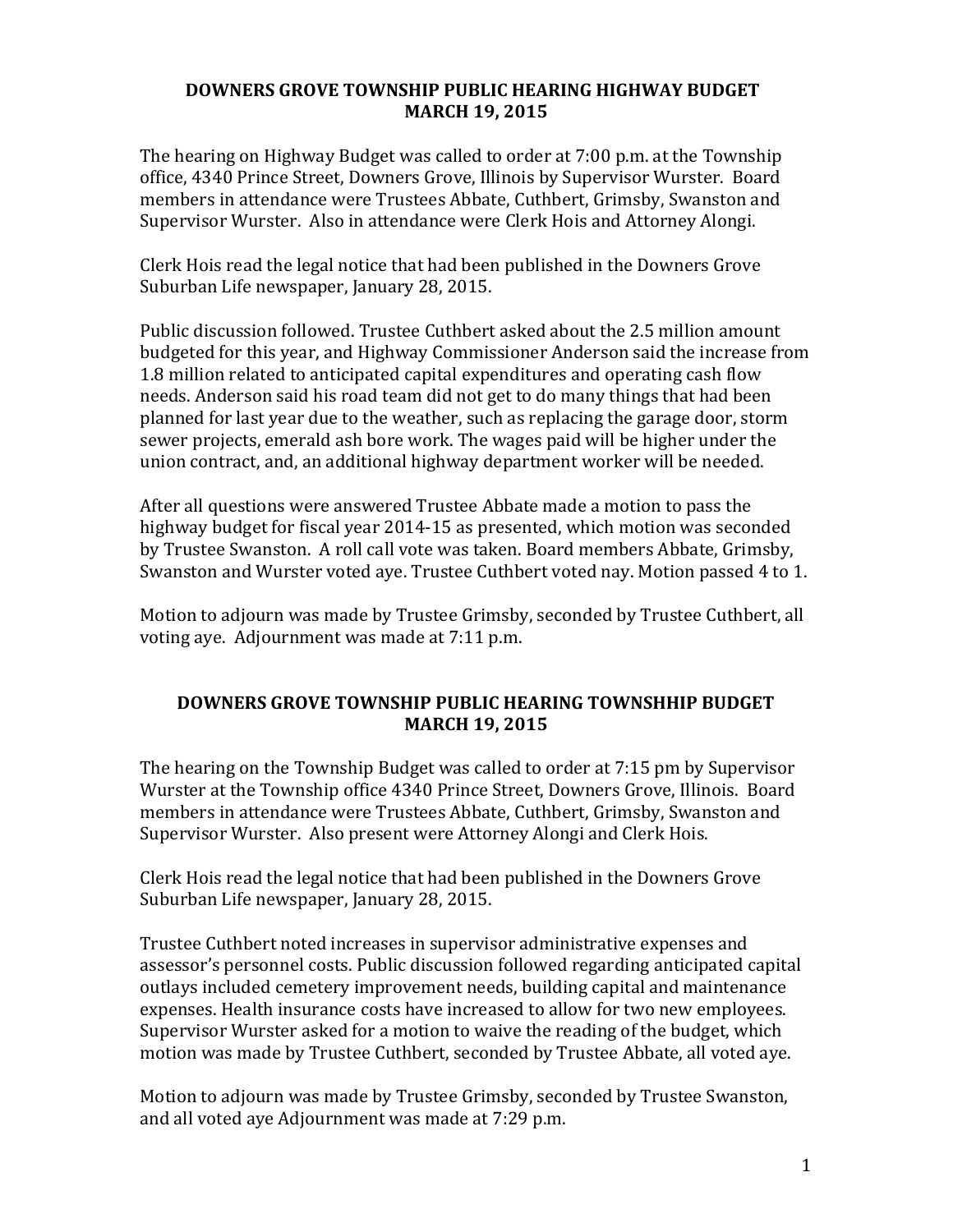## MINUTES OF DOWERS GROVE TOWNSHIP BOARD!MEETING March 19, 2015

A meeting of the Town Board of Downers Grove Township was held March 19, 2015 at the Downers Grove Township, 4340 Prince Street, Downers Grove, Illinois.

- 1. *Call to Order*: Supervisor Wurster called the meeting to order at 7:30 p.m., and everyone present stood and recited the Pledge of Allegiance.
- 2. *Roll Call:* Town Clerk Hois called the roll. Board members in attendance were Trustee Abbate, Trustee Cuthbert, Trustee Grimsby, Trustee Swanston, and Supervisor Wurster. Attorney Alongi was present.
- 3. Public Comment: Several township residents attended the meeting to discuss the topic of refuse disposal. Many spoke out in favor of the Township implementing a refuse disposal program but wanted the ability to opt out at any time. A spokesperson for the Brookridge II subdivision reported that their service is great and rates are reasonable. Two members of Pleasantdale said when the referendum passed it was their understanding that residents would be able to opt out. Timberlake's president said that the opt out has always been a concern, as the residents there want to continue to choose their own refuse hauler. Supervisor Wurster recommended that the attendees make the same comments to Jack Novak and the refuse committee at its next meeting on March 28, 2015. The Committee will report to the Board at the April or May, 2015 Board meeting. Assessor Cockrell said the Township will add a "Let's Talk Trash" page to the website to publish the survey, invite comments, and keep residents informed. Supervisor Wurster said most people in unincorporated areas of the Township are in favor of having a single refuse hauler to reduce the cost per household. It appears the southern areas of the Township have other views, and that is O.K. Trustee Grimsby reiterated to bring ideas to the committee meeting March 28<sup>th</sup>.
- 4. Correspondence: NONE.
- *5. Minutes*: Supervisor Wurster called for a motion to approve the Minutes of the Board Meeting held on February 19, 2015. Trustee Cuthbert made a motion to approve minutes, seconded by Trustee Grimsby, four of the Trustees voted aye and Trustee Cuthbert voted present, as he was not at the February 19th meeting.

6. *Invoices*: The Board of Trustees reviewed the invoices prior to the meeting:

| <b>General Town Fund</b> | 03/19          |     | \$13,470.92 |
|--------------------------|----------------|-----|-------------|
| <b>General TownFund</b>  | 03/05          |     | 5,938.27    |
| <b>General Road Fund</b> | 03/03          |     | 20,633.00   |
| <b>General Road Fund</b> | 03/05          | \$. | 100.00      |
| <b>General Road Fund</b> | 03/18          |     | 61,845.23   |
| General Assistance       | 02/01 to 02/20 | S.  | 1,250.00    |

Trustee Grimsby made a motion to approve the invoices, which motion was seconded by Trustee Swanston, and all voted aye. The motion carried.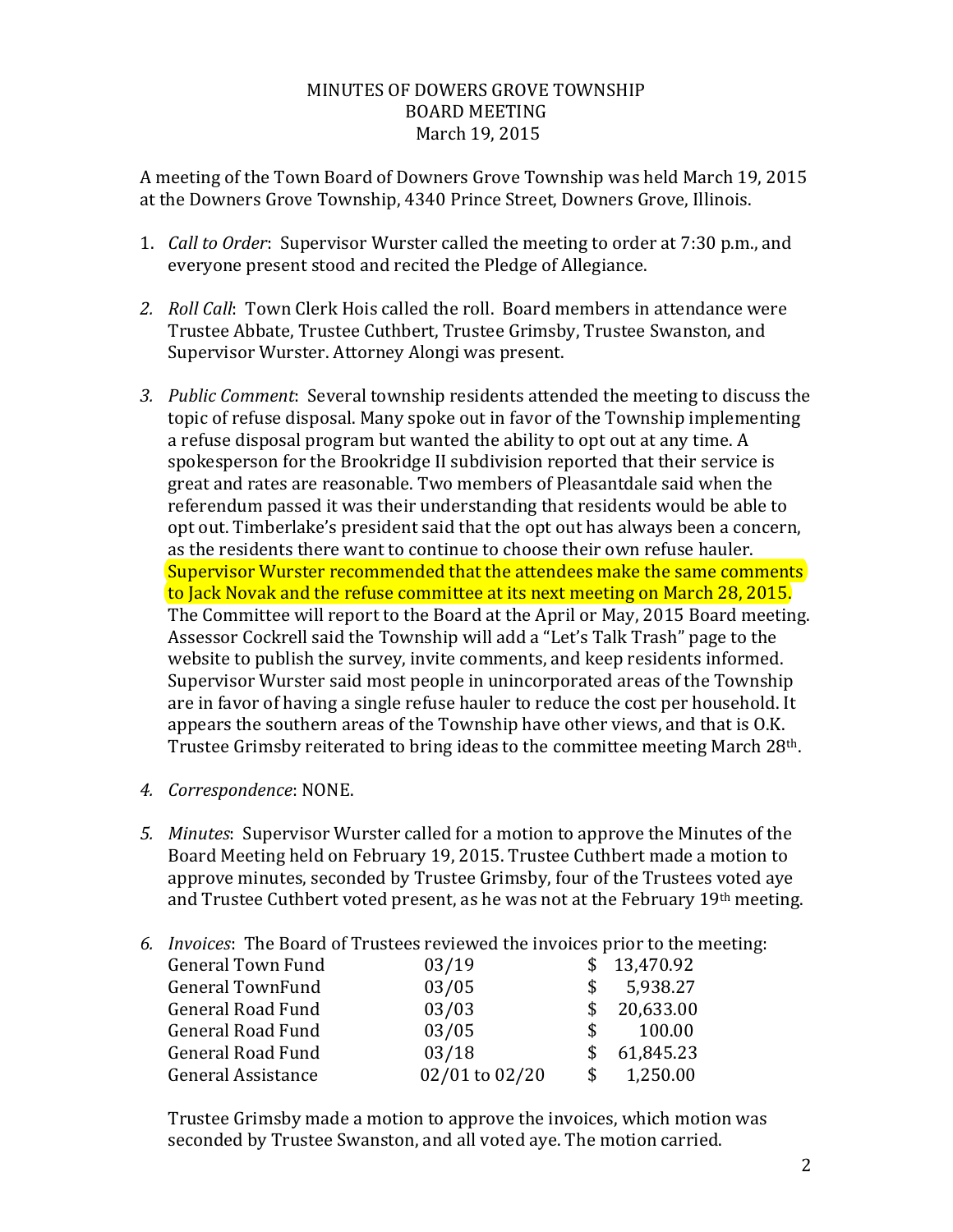- 7. *Approve Clarke Environmental Mosquito Management, Inc. Contract: Recalling* last month's presentation by Emily Glasberg, Accounts Manager and Entomologist, Supervisor Wurster asked for a motion to approve the Contract. Trustee Cuthbert made a motion to approve the Clarke Environmental Mosquito Management Contract, seconded by Trustee Abbate, four of the Trustees voted aye, Trustee Cuthbert voted present as he was not at the February meeting.
- 8. Reappoint Edmund Grant as Trustee of the Clarendon Blackhawk Mosquito Abatement District: The Board of Trustees had received a letter from Edmund Grant requesting he be re-appointed. Trustee Grimsby made a motion to approve the reappointment of Edmund Grant, seconded by Trustee Swanston, all voted aye. Mr. Grant's term was extended by resolution to December 3, 2018.
- 9. *Approve Agenda for the Annual Town Meeting:* Clerk Hois requested the Board of Trustees to comment on the proposed Agenda for the Annual Town Meeting on April 14, 2015. After a brief discussion, Trustee Abbate made a motion to approve the Annual Town Meeting Agenda, seconded by Trustee Grimsby, all voted aye and the motion carried. The Legal Notice will be published as required.
- 10. *Approval of Contract with Ashyana Banquets as Location for Annual Town Meeting* to be held Tuesday, April 14, 2015. Trustee Cuthbert made a motion to approve the Contract with Ashyana Banquets, which motion was seconded by Trustee Swanston, all voted aye, and the motion carried.
- 11. *Approve Budget and Appropriation Ordinance for the Township for Fiscal Year March 1, 2015 – February 29, 2016*: The Board of Trustees reviewed the revised budget and appropriation ordinances, and discussion followed. Trustee Swanston made a motion to approve the Budget and Appropriation Ordinance, which motion was seconded by Trustee Abbate. Clerk Hois took a roll call vote: trustee Abbate, Trustee Swanston, and Supervisor Wurster voted aye. Trustee Cuthbert and Trustee Grimsby voted nay. The motion carried by a 3-2 vote.
- 12. *Approve Township Loss Control Policy*: Trustee Abbate made a motion to table consideration of the Loss Control Policy until the next meeting to allow for further review, which motion was seconded by Trustee Grimsby. All voted aye.
- 13. Supervisor's Report: Supervisor Wurster reported that:
	- a. the Township had received a dividend check in the amount of  $$16,878.00$ from TOIRMA (Township Officials of Illinois Risk Management Association);
	- b. the Clarendon Hills Middle School and Elementary School District 181 sent a Letter of Recommendation dated March 17, 2015 commending the "very" professional" guest speaker presentations that had been made by Jason Shiliga and Julie Waterman from Downers Grove Township Human Services Department. The letter said Jason and Julie are "articulate, organized, and reliable professionals who make a difference in our community";